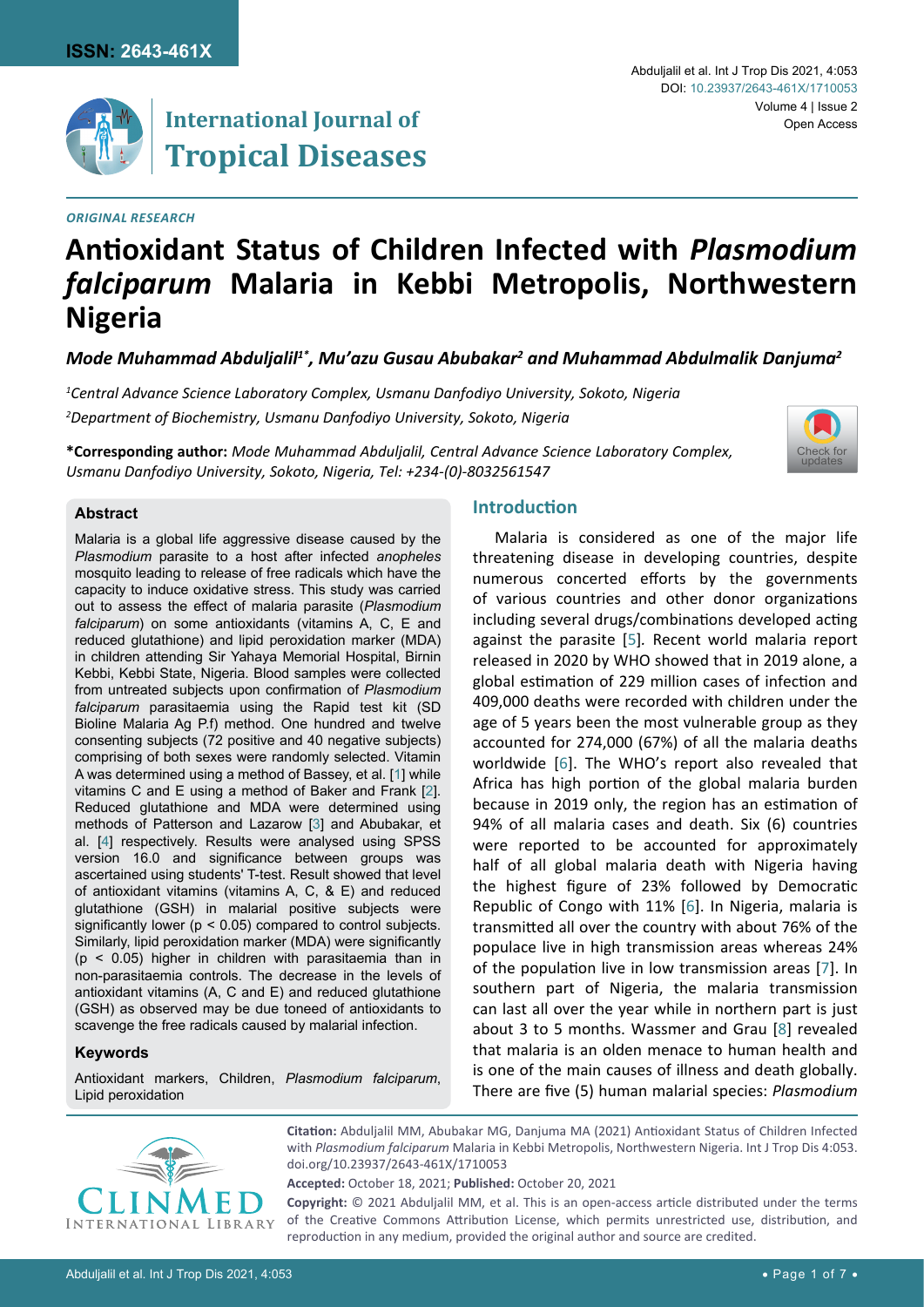*falciparum, malariae, ovale, vivax* and *P. Knowlesi* where *Plasmodium falciparum* is the most virulent [[9](#page-5-12)]*.* Most of the disease caused by infection with *Plasmodium spp.* is caused by *P. falciparum* [[10\]](#page-5-13) and it is considered as the deadliest form, it can cause acute anaemia through red blood cell destruction [[9](#page-5-12)[,11](#page-5-11)[,12](#page-5-14)]*.* Most of malaria cases admitted to hospitals are due to *P. falciparum* of which children less than 5 years of age and pregnant women are most affected [[13](#page-5-15),[14](#page-5-16)]*.* Babalola, et al*.* [[9](#page-5-12)] reported that the mayhem triggered by *P. falciparum* malaria in Africa cannot be overemphasized.

When an infected female of anopheles mosquito bite a vertebrate host (e.g. human), the disease is triggered. In humans, an asexual multiplicative and evolutionary cycle takes place, initially in the hepatocytes and subsequently intra erythrocytes. In each intra erythrocyte cycle, merozoites are released which continuously invading other red cells in successive cycles, leading to a more or less severe anemia according to the infecting Plasmodium species cycle [\[15](#page-5-17)-[17\]](#page-5-18).

Frequently, in a first phase, an infected individual develops unspecific symptoms, which can be confused with any flu syndrome which includes fever, rigors, and chills [[18](#page-5-19)]*.* Young children with severe malaria may develop a serious clinical picture with severe anaemia, extreme weakness, impaired consciousness, respiratory distress, convulsions, and hypoglycaemia [[16](#page-5-20)]*.* Severe anemia in such cases plays a substantial part in its morbidity and mortality [\[19](#page-5-21)]*.* Malarial infection are reported to increase the production of reactive oxygen species (ROS) which may lead to erythrocyte membrane damage and contribute towards the anaemia in the host [[9](#page-5-12)]*.* Studies by Ogbodo, et al. [[20](#page-5-22)]; Atiku, et al. [[21\]](#page-5-23) and Babalola, et al. [\[9](#page-5-12)] disclosed that increased oxidative stress in patients infected with *P. falciparum* malaria infection is related to severity of disease and anaemia. Furthermore, Narsaria, et al*.* [[22](#page-5-24)] and Anton Gotz, et al. [[23](#page-5-25)] reported that malaria infection triggers the immune system of the body followed by the release of reactive oxygen species (ROS) such as superoxide radicals, hydrogen peroxide, hydroxyl radical, lipid peroxides and other related species through engaged activated monocytes and neutrophils as an antimicrobial action. Also malaria parasite activated certain cells in the provision of ROS leading haemoglobin degradation [\[23](#page-5-25)]. It has been reported that oxidative stress plays vital role in the progression of malarial anaemia and *Plasmodium falciparum* infected red cells produce more reactive oxygen species [[24](#page-5-26)]*.* Despite the action of oxidative stress during malaria infection is still not elucidated, some scientists revealed a defensive role, while others confirmed a relation with malarial pathology [\[25\]](#page-5-27).

In normal situations, there is a balance between the production of free radicals (reactive oxygen species) and defences of antioxidants production, so the interruption of this balance is responsible for the cell damage, which is termed oxidative stress [\[26](#page-5-3),[27](#page-5-4)]*.* This happens when the excessive production of oxygen radical in the cell overwhelm the normal capacity of antioxidants [\[26](#page-5-3),[28](#page-5-5)]*.* These antioxidants molecules have the ability to carefully interact with free radicals to dismiss their harmful effect before important biological molecules are impaired. Oxidative stress is a detrimental process which occurs when excessive free radicals engulf antioxidants a condition that undesirably affect several cellular structures such as membrane lipids, proteins, lipoproteins, and deoxyribonucleic acid [[29\]](#page-5-6). Francois [\[28](#page-5-5)] further reported that if the control of ROS failed by internal defence mechanism, this could lead to toxicity such as genotoxicity, cytotoxicity, and even when mutated cells can proliferate i.e. carcinogenesis.

Moreover, human body possesses certain mechanisms to diminish the cellular effects of reactive oxygen species perhaps through nutritional diet, which are considered as the major source of antioxidants or can be synthesized in the body through many intracellular mechanisms [[30](#page-5-7)]*.* Also, Onyesom, et al. [[30](#page-5-7)] reported that uric acid, superoxide dismutase, vitamin E restrain the damaging phase of reactive oxygen species, while glutathione peroxidase, vitamins A and C, catalase, restrain the initial production of reactive oxygen species. It has been further reported that serum antioxidant vitamins (Vitamins A, C and E) are important markers of oxidative stress and demonstrated to scavenge the radicals imposed by malaria infection [[31](#page-5-8)].

An oxidative stress marker: malondialdehyde (MDA) levels in persons with malaria are shown to be higher when compared to the uninfected ones, while antioxidant enzyme catalase activity are lower in malaria infected patients compared to negative control [\[32](#page-5-9)]*.* Also, Cabrales, et al. [\[33](#page-5-10)] disclosed that increased production of free radicals which will lead to oxidative stress will subsequently lead to increased formation of malondialdehyde (MDA) which is an important lipid peroxidation marker.

Several studies in some part of the nation have reported that malaria infection inflicts remarkable oxidative stress on the host. However there is scarce data from Kebbi State, though there is disparity due to factors such as race, socio-economic and certain environmental or ecological factors.Hence the need to investigate the levels of serum antioxidant vitamins (Vitamins A, C and E) and endogenous antioxidants such as reduced glutathione (GSH) and lipid peroxidation marker (MDA) in malaria infected children in Kebbi State metropolis to determine if the impact of these factors may alter the already established findingsas reported in a similar study by Abubakar, et al. [[11](#page-5-11)]. Therefore, the aim of this study is to assess the levels of these important antioxidants (Vitamins A, C, E and GSH) and lipid peroxidation marker (MDA) in children infected with *Plasmodium falciparum* of Kebbi State metropolis.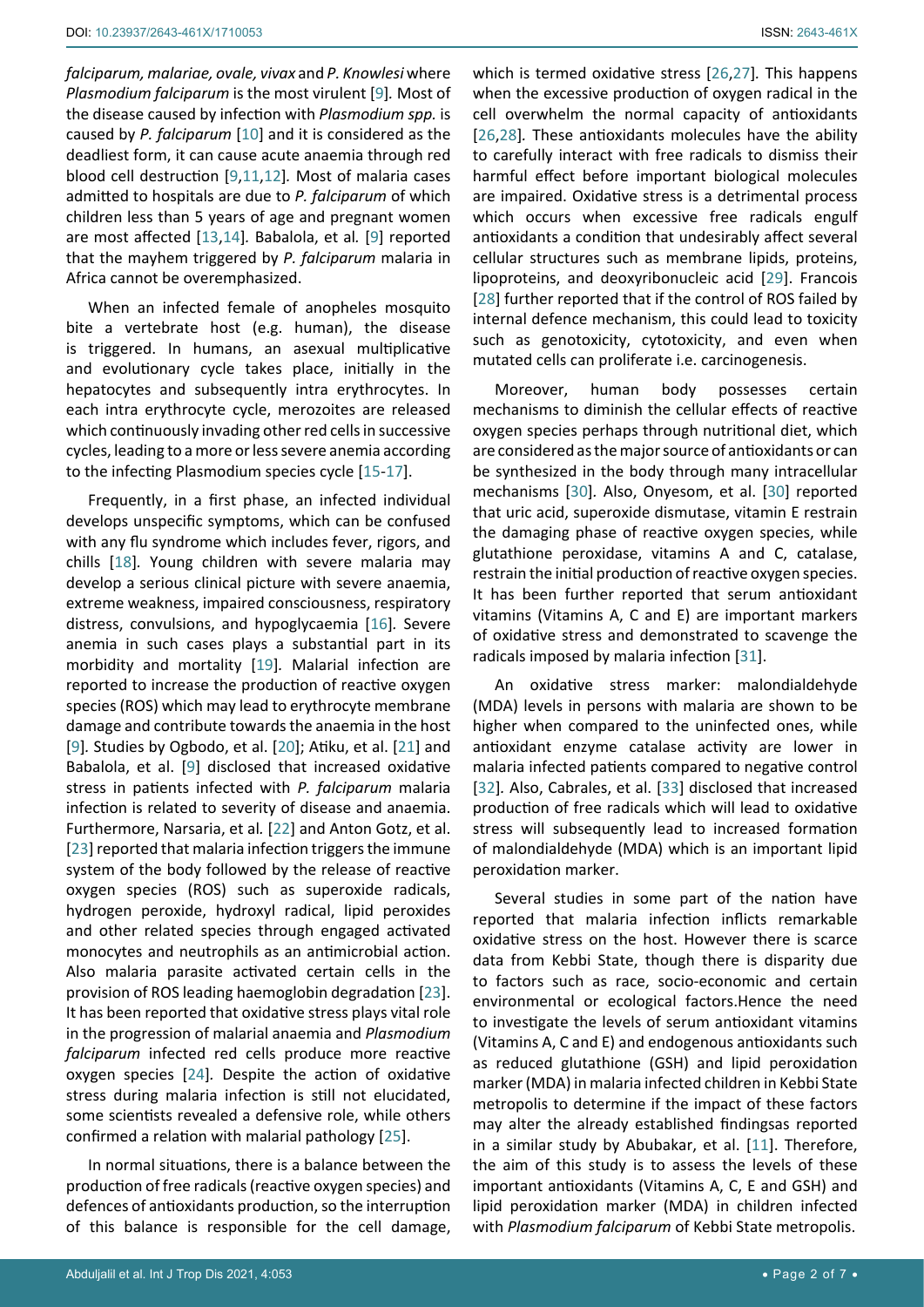## **Materials and Methods**

#### **Research location**

The research was conducted in Birnin Kebbi metropolis, Kebbi State, North-western Nigeria. Samples were collected from Sir Yahaya Memorial Hospital, Kebbi State. Kebbi State has a total population of 3,238,628 based on 2006 National census and is located on the north western part of Nigeria. It has a total landmass of about 37,699 square kilometres out of which 36.46% is made up of farmland. However, about one third of the state is situated in desert prone environment thus making it one of the front-line states for the menace of drought and desertification. The state shares an extensive border with Niger Republic to the North and Benin Republic to the west with many intercultural and ethnic linkages.

#### **Sample size**

Simple random sampling technique was used in selecting the participants of the study. The random selection was used to guarantee that each individual has an independent and equal chance of being selected. The method is also very fair and unbiased.

Research and Ethics Committee of Usmanu Danfodiyo University have approved all the experimental protocols via a protocol number UDUS/UREC/2019/018 prior to the commencement of the study. Parents of the children enrolled were informed using a standard informed consent form.

A total of One Hundred and Twelve (112) subjects comprising seventy two (72) malarial positive subjects between the ages of 0 months to 6 years and fourty (40) apparently healthy non-malaria volunteers (control) subjects (age and gender mismatched) were enrolled into the study. The research is a case control study involving *Plasmodium falciparum* malaria parasitized children (subjects) and non-malaria parasitized control subjects.

**Inclusion criteria:** Children that met the inclusion criteria are children aged between 0 to 6 years who are tested positive with *Plasmodium falciparum*  parasitaemia and are visiting the Sir Yahaya Memorial Hospital Kebbi State, Nigeria. Furthermore, only children whose parents and guardian gave a written informed consent for their ward are included in this study.

**Exclusion criteria:** Children aged above 6 years and also whose parents or guardian refused to give a written informed consent for their ward to participate in this study were excluded from the study. Additionally, children reported to have transfused with blood in the last Three (3) months or are on antioxidants supplementation were also excluded.

## **Sample collection and sample treatments**

Upon acceptance to participate in the study, a

blood sample was collected from each patient using multi sample needle, with EDTA vacutainers and plain vacutainers specimen bottle. Plain vacutainers were centrifuged for five minutes at 3000 rpm and used for biochemical analysis. The presence of Plasmodium falciparum malaria was determined with rapid diagnostic test (SD Bioline Malaria Ag P.f) using a blood sample in EDTA vacutainer.

#### **Methodology**

All the reagents and chemicals used for the analysis were of analytical grade. Method as described by Bassey, et al. [[1\]](#page-4-0) has been followed for analysis of vitamin Awhile a method of Baker and Frank [[2\]](#page-4-1) was employed for determination of vitamins C and E. Reduced glutathione was measured in blood serum using a method of Patterson and Lazarow [\[3](#page-4-2)] whereas lipid peroxidation marker (MDA) was measured using the thiobarbituric acid reactions (TBARS) as reported by Abubakar, et al. [\[4\]](#page-4-3).

#### **Statistical analysis**

Result of the study are presented as Mean ± SEM. Statistical significance between groups were assessed using students' T-test and statistical significance was established at P < 0.05. The SPSS package version 16 and InStat 3 was used for the analysis as described [\[34](#page-5-28)].

## **Results and Discussion**

Demographic and clinical characteristic of the study subjects are presented in [Table 1](#page-2-0). For all the infected subjects enrolled into the study, male are the majority with 40 subjects representing 55.56%, while the remaining 32 (44.44%) are female. Likewise, majority of the control subjects (uninfected) enrolled are male who constituted 23 subjects (57.5%), while the remaining 17 subjects (42.5%) are female. Furthermore, majority of the malaria infected and uninfected (control) subjects included in this study were aged between 5 to 6 years, representing 47.22% and 47.5% respectively, followed by those within the age of 3 to 4 years representing 31.95% and 32.5% for study (infected) subjects and control group respectively. The remaining subjects in

<span id="page-2-0"></span>**Table 1:** Demographic characteristics of the children with *Plasmodium falciparum* malaria.

| <b>Characteristics</b> | <b>Infected subjects</b> | Control   |
|------------------------|--------------------------|-----------|
| $(n = 72)$             | $(n = 40)$               | subjects  |
| Gender                 |                          |           |
| Male                   | 40 (55.56)               | 23 (57.5) |
| Female                 | 32 (44.44)               | 17(42.5)  |
| Age (years)            |                          |           |
| $0 - 2$                | 15 (20.83)               | 08(20.0)  |
| $3-4$                  | 23 (31.95)               | 13 (32.5) |
| $5-6$                  | 34 (47.22)               | 19 (47.5) |

N: Percentage; n: number of sample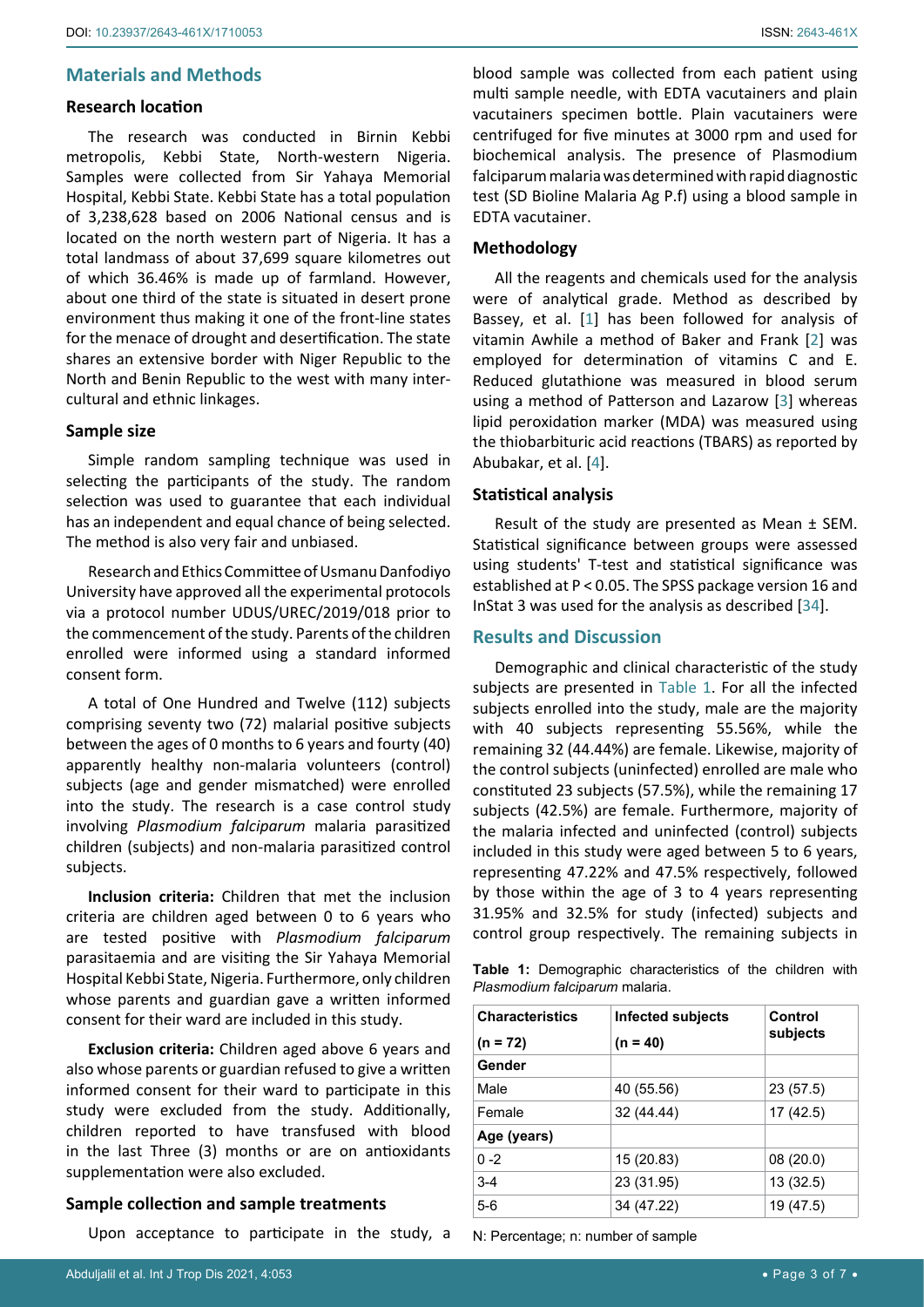<span id="page-3-0"></span>**Table 2:** Effect of *Plasmodium falciparum* malaria on some antioxidants parameters of the study subjects.

| <b>Antioxidants</b> | Infected subjects   Control subjects |                          |
|---------------------|--------------------------------------|--------------------------|
|                     | $(n = 72)$                           | $(n = 40)$               |
| Vitamin A (mg/dl)   | $80.384 \pm 1.391$                   | $94.609 \pm 1.161$       |
| Vitamin C (mg/dl)   | $81.505 + 1.844$ <sup>*</sup>        | $97.038 + 1.360^{\circ}$ |
| Vitamin E (mg/dl)   | $79.847 \pm 2.074$                   | $95.892 \pm 0.822$       |
| GSH (mg/dl)         | $42.540 \pm 1.103$                   | $56.442 \pm 1.856$       |
| MDA (nmol/L)        | $68.901 \pm 4.819$                   | $43.553 \pm 5.059$       |

n: number of sample, GSH: Reduced Glutathione, MDA: Malondialdehyde

Values are expressed as Mean ± SEM. Values with the same superscript in the same row are significantly different (P < 0.05).

both the two (2) groups were aged between 0 to 2 years.

The result of the study as presented in [Table 2](#page-3-0), showed that malarial infection significantly ( $P < 0.05$ ) decreases serum levels of antioxidant vitamins: A, C and Eand Reduced Glutathione (GSH) when compared with the non-infected subjects. Likewise, Malondialdehyde (MDA) levels was significantly higher (P < 0.05) in malaria infected children, in comparison with the control group.

The result presented in [Table 2](#page-3-0) showed that *Plasmodium falciparum* malarial infection significantly (P < 0.05) lower the serum levels of antioxidant vitamins A, C, and E as well as reduced glutathione (GSH) and significantly increases lipid peroxidation marker (MDA). It has been confirmed that *Plasmodium falciparum* merozoites as an antigens triggers the production of reactive oxygen species (ROS) by polymorpho nuclear and mononuclear leukocytes [[35\]](#page-5-30). Malaria infection triggers the generation of hydroxyl radicals (OH•) in the liver, hence may be the foremost reason for the induction of oxidative stress and apoptosis [[36](#page-5-31)]. Furthermore, it has been reported that infection of erythrocytes by *P. falciparum* produces hydroxyl group (OH•) radicals and hydrogen peroxide  $(H_2O_2)$  about doubled when compared to normal erythrocytes [\[37\]](#page-5-29). Nitric oxide (NO) is an innate immune mediator and another free radical species that are involved in progression of malaria infection though its role is still deliberated [\[33](#page-5-10),[38](#page-5-32)]. Oxidative stress in children infected with *P. falciparum*  is recognised to induce anaemia via a chain of processes and the main target of oxidative stress is the red blood cell due to their principal function as O<sub>2</sub> carrying cells [\[39](#page-5-33)]. Several scientists proposed that cerebral malaria may be perhaps an ill-fated consequence of high amounts of nitric oxide (NO) production, in order to stimulate the death of the parasites [\[40](#page-5-34),[41](#page-5-35)] though other group of scientist believed that cerebral malaria results from a low bioavailability of nitric oxide [\[42\]](#page-5-36). Another possible cause of free radical in malaria infected subjects is the human haemoglobin molecule, which serves as the best source of amino acid to the malaria parasite particularly during erythrocytic stage of the infection, thereby leading to release of significant amount of

circulating heme, where  $Fe^{2+}$  is oxidized to form  $Fe^{3+}$ and the electrons produced during this process react with molecular oxygen to form ROS [[43](#page-6-0)] and capable of inducing intravascular oxidative stress and resulting to changes in erythrocytes and endothelial cells, which will help the internalization of the malaria parasite in liver and brain [\[44](#page-6-1)]. Moreover, reactive oxygen species (ROS) are also generated in the mitochondria through various metabolic processes [[22](#page-5-24),[45](#page-6-2)[-48\]](#page-6-3). These free radical productions are triggered by malaria parasite which will subsequently lead to an antioxidant defence in the host cell to halt the infection [[49](#page-6-4)[-51](#page-6-5)]. Guha, et al. [\[52](#page-6-6)] and Sohail, et al. [\[51](#page-6-5)] reported higher levels of oxidative stress markers in malaria infected humans compared to uninfected subjects. Numerous studies have reported oxidative stress, hypoxia, increased inflammation, and hepatocyte apoptosis in malaria-infected livers [\[53\]](#page-6-7). Oxidative stress is considered as a main factor in the pathogenesis of malaria and contributes to the severity of malaria related complications [[26\]](#page-5-3).

Antioxidant molecules such as vitamins A, C, E and reduced glutathione (GSH) are very important in scavenging the free radicals released as a result of malaria infection. Reduced glutathione (GSH) molecule is reported to be the best influential protector of eukaryotic cells in the host defence against oxidative stress [[37](#page-5-29),[54\]](#page-6-8). Malondialdehyde is a product of lipid peroxidation and hence recommended as significant biomarker of oxidative stress in both severe malaria and placental malarial [\[37](#page-5-29),[55](#page-6-9)]. Meanwhile, several documented evidences showed that malaria infection results in increased ROS as well as reduction of antioxidants, therefore oxidative stress in malaria infected patients is distinct as the disparity between the two can cause either ROS excess or antioxidant decline [\[9\]](#page-5-12). Increase in lipid peroxidation marker (MDA) level and decrease in antioxidants vitamins (vitamins A, C and E) have been reported to be responsible for the progress of oxidative stress in malaria patients [[9](#page-5-12),[11](#page-5-11),[56\]](#page-6-10). Human biological system possesses a number of defence mechanisms against reactive oxygen species, which include the synthesis and utilization of antioxidants [[57](#page-6-11),[58](#page-6-12)] as these reactive oxygen species has the ability to induce lipid peroxidation and cell damage [[11](#page-5-11)]. Therefore, the effect of reactive oxygen species could lead to significant reduction of antioxidant levels as showed in this study. Furthermore, this strengthens the crucial role played by antioxidants in the defence of deleterious biological consequences induced ROS. Reduced glutathione (GSH) is an extremely important cell protectant as it directly quenches reactive hydroxyl free radicals, other oxygen centred free radicals, and radical centres on DNA and other biomolecules [[54](#page-6-8)]. Vitamin C or Ascorbic acid (AH-) is a water soluble vitamin and a potent reducing agent required by the biological system to scavenge several radical species [\[59\]](#page-6-13). Lipid peroxidation (LPO) radical can damage the macromolecules (DNA, RNA,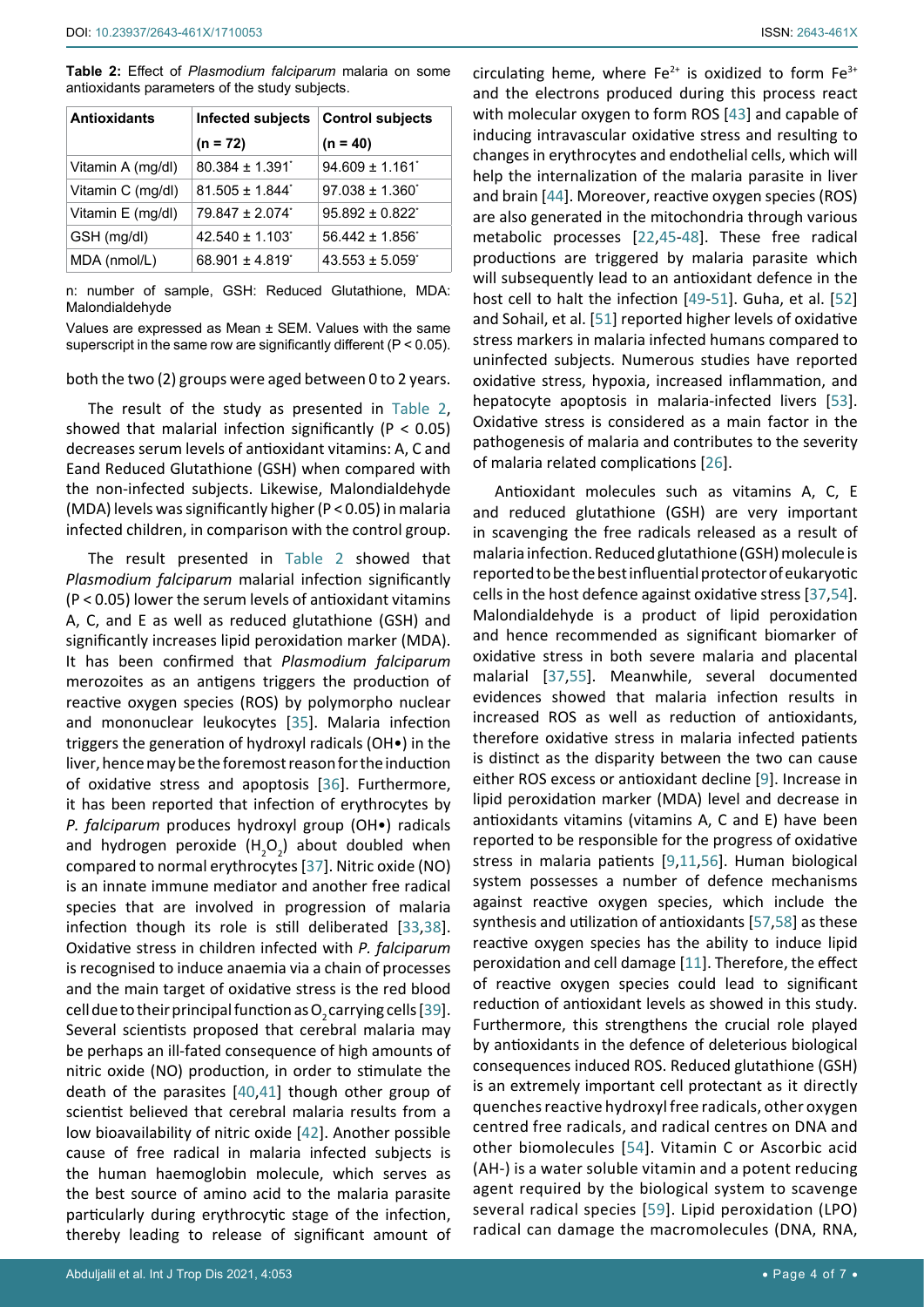and proteins) and can initiate cytotoxic, genotoxic, and inflammatory reactions. Vitamin C converts lipid peroxidation products into unreactive vitamin C-LPO products and helps to prevent the interaction of macromolecules (DNA, RNA, and proteins) with LPO• radicals [\[60](#page-6-15)]*.* Likewise, vitamin C is reported to increases iron absorption by reducing  $Fe^{3+}$  to  $Fe^{2+}$  [[61\]](#page-6-16). Vitamins A and E are lipid soluble antioxidants that possess the ability to directly quench free radicals and function as a membrane stabilizer [[62](#page-6-17)] and several studies have shown that vitamin A is effective antioxidant [\[59](#page-6-13)].

The decreased antioxidant concentrations of vitamins A, C, and E observed in this study may be due to their increased utilization by the body to solve the deleterious effects of free radicals generated by parasitaemia [\[37](#page-5-29)] as highlighted above. Furthermore, the decrease in the level of reduced glutathione (GSH) experienced may be due to its over utilization to directly quenches the devastating hydroxyl free radicals produced by the body as a result of the parasite infection [\[56](#page-6-10)]. Likewise, increase in MDA observed in this study may be due to increase in peroxidation of membrane lipids caused by the parasite [\[63](#page-6-18)] or could be due to decreased activity of the defence system protecting tissues from free radical damage [[64\]](#page-6-19). Results of this study showed an inverse relationship between antioxidant levels and lipid peroxidation. The result of the study is and are consistent with the earlier studies by Onyesom, et al. [[30](#page-5-7)] and Abubakar, et al. [[11](#page-5-11)] who reported a decrease in the antioxidants vitamins, increased in the levels of MDA and GSH. Guha, et al*.* [\[52](#page-6-6)]; Kulkarni, et al. [\[65](#page-6-20)] also reported an imbalance in the oxidants and antioxidants levels in the serum of malarial infected patients which also confirmed to the finding of this study. Similarly, the finding of our study is in conformity with the study carried out by Idonije, et al. [[63](#page-6-18)] who reported decreased antioxidants capacity in malaria infected patients especially *P. falciparum* compared to uninfected subject. The finding of his study [\[63](#page-6-18)] directed him to conclude that there is oxidative stress in children with parasitaemia due to significantly higher levels of lipid peroxidation andreduced glutathione he observed. Studies by Egwunyenga, et al*.* [[66](#page-6-21)] and Abubakar, et al. [[11](#page-5-11)] revealed a significant decrease in the level of vitamin C which also coincided with increase in the level of MDA in *P. falciparum* infected children compared to control subjects. Additionally, studies by Sobolewski, et al. [[67\]](#page-6-22); Guha, et al. [\[52](#page-6-6)] and Sohail, et al. [\[51](#page-6-5)] reported a significant increase in oxidative stress markers in malaria infected humans compared to uninfected controls. Equally, Egwunyenga, et al. [[66](#page-6-21)]; Atiku, et al. [[21](#page-5-23)] also reported higher level of lipid peroxidation marker (MDA) in malaria infected patients than uninfected control subjects. Moreover, a recent studies conducted by Atiku, et al. [[21\]](#page-5-23) and Babalola, et al. [[9](#page-5-12)] showed an increase in MDA (lipid peroxidation marker) and decrease in antioxidants Vitamin C and GSH in malaria patients compared to uninfected subjects. Likewise, another Ethiopian study carried out by Ebrahim, et al. [\[68](#page-6-14)] showed that the total oxidative status in malaria patients was significantly higher than that in control subjects. Consequently, the *Plasmodium falciparum* virulence appears to depend basically on the patients' antioxidant capacities and this is also determined by the concentrations of antioxidant micronutrients [[20](#page-5-22)]*.* Nevertheless, biological system possesses several defence mechanisms to reduce the cellular effects of ROS triggered by *P. falciparum* such as intracellular synthesis of antioxidants or acquired nutritionally through diet.

#### **Conclusion**

This finding may have added more information to the sparse reports (if any) on changes in antioxidant profile of malaria infected children living in Kebbi metropolis, Kebbi State, North-western Nigeria**.** The finding of this study maysuggest that exogenous micronutrient with antioxidant vitamins (A, C and E) may improve the management of children infected with *P. falciparum*  malaria regardless of sex.

#### **Conflict of Interest**

The authors have declared no conflict of interest and no other relationship or activities that could appear to have influenced this study. Authors have not received any financial support from any organization and no financial relationship with any organization or individual that might have an interest in the previous three (3) years.

#### **Acknowledgement**

The authors are grateful to the management of Sir Yahaya Memorial Hospital, Birnin-Kebbi, Kebbi State particularly staff of Microbiology Laboratory for their support throughout the study. The authors also acknowledged the technical support received from the staff of Biochemistry Laboratory, Usmanu Danfodiyo University, Sokoto State, Nigeria.

## **References**

- <span id="page-4-0"></span>1. [Bassey OA, Lowry OH, Brock MJ, Lopez JA \(1946\) The](https://pubmed.ncbi.nlm.nih.gov/20273686/)  [determination of vitamin A and carotene in small quantities](https://pubmed.ncbi.nlm.nih.gov/20273686/)  [of blood serum. J Biol Chem 166:](https://pubmed.ncbi.nlm.nih.gov/20273686/) 177-188.
- <span id="page-4-1"></span>2. [Baker H, Frank O \(1968\) Clinical Vitaminology: Method and](https://books.google.co.in/books/about/Clinical_Vitaminology.html?id=B_hqAAAAMAAJ&redir_esc=y)  interpretation. (1<sup>st</sup> edn), Interscience publishers, New York, [228-229.](https://books.google.co.in/books/about/Clinical_Vitaminology.html?id=B_hqAAAAMAAJ&redir_esc=y)
- <span id="page-4-2"></span>3. Patterson JW, Lazarow A (1955) Methods of Biochemical Analysis. (3rd edn), Inter Science, New York, 251-259.
- <span id="page-4-3"></span>4. Abubakar MG, Taylor A, Ferns GA (2002) Regional distribution of Aluminium in the rat brain. Influence of Vitamin E metals. Lons Biol Med 7: 217-221.
- <span id="page-4-4"></span>5. [Kumar S, Mina PR, Kumar R, Pal A, Ahmad A, et al. \(2021\)](https://pubmed.ncbi.nlm.nih.gov/33776772/)  [4-chlorothymol exerts antiplasmodial activity impeding](https://pubmed.ncbi.nlm.nih.gov/33776772/)  [redox defense system in Plasmodium falciparum. Front](https://pubmed.ncbi.nlm.nih.gov/33776772/)  [Pharmacol 12: 628970.](https://pubmed.ncbi.nlm.nih.gov/33776772/)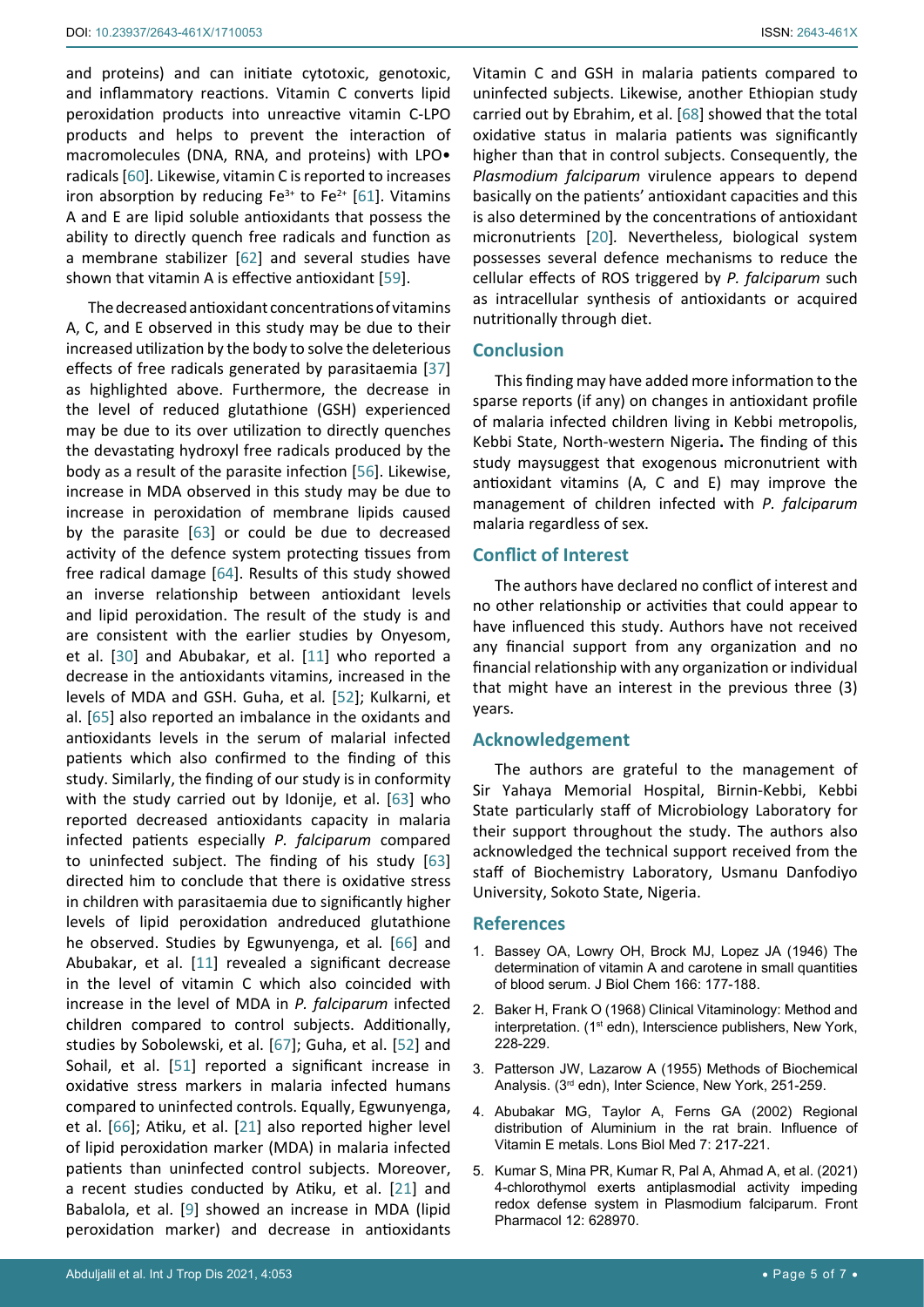- <span id="page-5-0"></span>6. [World Health Organization \(WHO\) \(2021\) World malaria](https://www.who.int/publications/i/item/9789241565721)  [report 2019.](https://www.who.int/publications/i/item/9789241565721)
- <span id="page-5-1"></span>7. USAID (2020) President's Malaria Initiative Nigeria Malaria Operational Plan FY 2020.
- <span id="page-5-2"></span>8. [Wassmer CS, Grau GER \(2017\) Severe malaria: What's](https://pubmed.ncbi.nlm.nih.gov/27670365/)  [new on the pathogenesis front? Int J Parasitol 47: 145-152.](https://pubmed.ncbi.nlm.nih.gov/27670365/)
- <span id="page-5-12"></span>9. [Babalola AS, Jonathan J, Michael BE \(2020\) Oxidative](https://ejim.springeropen.com/articles/10.1186/s43162-020-00024-x)  [stress and anti-oxidants in asymptomatic malaria-positive](https://ejim.springeropen.com/articles/10.1186/s43162-020-00024-x)  [patients: A hospital-based cross-sectional Nigerian study.](https://ejim.springeropen.com/articles/10.1186/s43162-020-00024-x)  [Egypt J Intern Med 32: 23.](https://ejim.springeropen.com/articles/10.1186/s43162-020-00024-x)
- <span id="page-5-13"></span>10. [World Health Organization \(2017\) World malaria report](https://www.who.int/publications/i/item/9789241565523)  [2017. Geneva.](https://www.who.int/publications/i/item/9789241565523)
- <span id="page-5-11"></span>11. [Abubakar MG, Usman SM, Dandare SU \(2016\) Oxidant](https://journals.athmsi.org/index.php/AJID/article/view/3197/2254)  [status of children infected with Plasmodium falciparum](https://journals.athmsi.org/index.php/AJID/article/view/3197/2254)  [malaria in katsina metropolis, North Western Nigeria. Afr J](https://journals.athmsi.org/index.php/AJID/article/view/3197/2254)  [Infect Dis 10: 17-20.](https://journals.athmsi.org/index.php/AJID/article/view/3197/2254)
- <span id="page-5-14"></span>12. [White NJ \(2018\) Anaemia and malaria. Malar J 17: 371.](https://pubmed.ncbi.nlm.nih.gov/30340592/)
- <span id="page-5-15"></span>13. [Kavishe RA, Koenderink JB, Alifrangis M \(2017\) Oxidative](https://pubmed.ncbi.nlm.nih.gov/28467668/)  [stress in malaria and artemisinin combination therapy: Pros](https://pubmed.ncbi.nlm.nih.gov/28467668/)  [and Cons. FEBS J 284: 2579-2591.](https://pubmed.ncbi.nlm.nih.gov/28467668/)
- <span id="page-5-16"></span>14. [Abossie A, Yohanes T, Nedu A, Tafesse W, Damitie M](https://pdfs.semanticscholar.org/56b0/31176fac3c82f506516d99a4e8480eb7b988.pdf?_ga=2.256387659.1906138424.1633784749-2053509408.1631094688)  [\(2020\) Prevalence of malaria and associated risk factors](https://pdfs.semanticscholar.org/56b0/31176fac3c82f506516d99a4e8480eb7b988.pdf?_ga=2.256387659.1906138424.1633784749-2053509408.1631094688)  [among febrile children under five years: A cross-sectional](https://pdfs.semanticscholar.org/56b0/31176fac3c82f506516d99a4e8480eb7b988.pdf?_ga=2.256387659.1906138424.1633784749-2053509408.1631094688)  [study in arba minch zuria district, South Ethiopia. Infect](https://pdfs.semanticscholar.org/56b0/31176fac3c82f506516d99a4e8480eb7b988.pdf?_ga=2.256387659.1906138424.1633784749-2053509408.1631094688)  [Drug Resist 13: 363-372.](https://pdfs.semanticscholar.org/56b0/31176fac3c82f506516d99a4e8480eb7b988.pdf?_ga=2.256387659.1906138424.1633784749-2053509408.1631094688)
- <span id="page-5-17"></span>15. [Collins CR, Hackett F, Strath M, Penzo M, Withers-Martinez](https://pubmed.ncbi.nlm.nih.gov/23675297/)  [C, et al. \(2013\) Malaria parasite cGMP-dependent protein](https://pubmed.ncbi.nlm.nih.gov/23675297/)  [kinase regulates blood stage merozoite secretory organelle](https://pubmed.ncbi.nlm.nih.gov/23675297/)  [discharge and egress. PLoS Pathog 9: e1003344.](https://pubmed.ncbi.nlm.nih.gov/23675297/)
- <span id="page-5-20"></span>16. [Wockner LF, Hoffmann I, Webb L, Mordmüller B, Murphy](https://pubmed.ncbi.nlm.nih.gov/31679015/)  [SC, et al. \(2020\) Growth rate of Plasmodium falciparum:](https://pubmed.ncbi.nlm.nih.gov/31679015/)  [Analysis of parasite growth data from malaria volunteer](https://pubmed.ncbi.nlm.nih.gov/31679015/)  [infection studies. J Infect Dis 221: 963-972.](https://pubmed.ncbi.nlm.nih.gov/31679015/)
- <span id="page-5-18"></span>17. [Venugopal K, Hentzschel F, Valkiūnas G, Marti M \(2020\)](https://pubmed.ncbi.nlm.nih.gov/31919479/)  [Plasmodium asexual growth and sexual development in](https://pubmed.ncbi.nlm.nih.gov/31919479/)  [the haematopoietic niche of the host. Nat Rev Microbiol 18:](https://pubmed.ncbi.nlm.nih.gov/31919479/)  [177-189.](https://pubmed.ncbi.nlm.nih.gov/31919479/)
- <span id="page-5-19"></span>18. [Morakinyo OM, Balogun FM, Fagbamigbe AF \(2018\)](https://www.ncbi.nlm.nih.gov/pmc/articles/PMC6114872/)  [Housing type and risk of malaria among under-five children](https://www.ncbi.nlm.nih.gov/pmc/articles/PMC6114872/)  [in Nigeria: Evidence from the malaria indicator survey.](https://www.ncbi.nlm.nih.gov/pmc/articles/PMC6114872/)  [Malar J 17: 311.](https://www.ncbi.nlm.nih.gov/pmc/articles/PMC6114872/)
- <span id="page-5-21"></span>19. [Scheu K, Adegnika AA, Addo MM, Ansong D, Cramer](https://www.nature.com/articles/s41598-019-54639-4)  [JP, et al. \(2019\) Determinants of post-malarial anemia in](https://www.nature.com/articles/s41598-019-54639-4)  [African children treated with parenteral artesunate. Sci Rep](https://www.nature.com/articles/s41598-019-54639-4)  [9: 18134.](https://www.nature.com/articles/s41598-019-54639-4)
- <span id="page-5-22"></span>20. [Ogbodo SO, Okaka ANC, Nwagha UI, Ejezie F, Okafor C](https://www.semanticscholar.org/paper/Oxidative-Stress-in-Symptomatic-Malaria-Parasitemic-Ogbodo-Okaka/f3a8188dbd94207acd3f7cd273ffe9c590ef19d3)  [\(2014\) Oxidative stress in symptomatic malaria parasitemic](https://www.semanticscholar.org/paper/Oxidative-Stress-in-Symptomatic-Malaria-Parasitemic-Ogbodo-Okaka/f3a8188dbd94207acd3f7cd273ffe9c590ef19d3)  [pregnant women from malaria endemic area of Nigeria. Am](https://www.semanticscholar.org/paper/Oxidative-Stress-in-Symptomatic-Malaria-Parasitemic-Ogbodo-Okaka/f3a8188dbd94207acd3f7cd273ffe9c590ef19d3)  [J Med Med Sci 4: 168-174.](https://www.semanticscholar.org/paper/Oxidative-Stress-in-Symptomatic-Malaria-Parasitemic-Ogbodo-Okaka/f3a8188dbd94207acd3f7cd273ffe9c590ef19d3)
- <span id="page-5-23"></span>21. [Atiku SM, Louise N, Kasozi DM \(2019\) Severe oxidative](https://bmcinfectdis.biomedcentral.com/articles/10.1186/s12879-019-4221-y)  [stress in sickle cell disease patients with uncomplicated](https://bmcinfectdis.biomedcentral.com/articles/10.1186/s12879-019-4221-y)  [Plasmodium falciparum malaria in Kampala, Uganda. BMC](https://bmcinfectdis.biomedcentral.com/articles/10.1186/s12879-019-4221-y)  [Infect Dis 19: 600.](https://bmcinfectdis.biomedcentral.com/articles/10.1186/s12879-019-4221-y)
- <span id="page-5-24"></span>22. [Narsaria N, Mohanty C, Das BK, Mishra SP, Prasad R](https://academic.oup.com/tropej/article/58/2/147/1635921)  [\(2012\) Oxidative stress in children with severe malaria. J](https://academic.oup.com/tropej/article/58/2/147/1635921)  [Trop Pediatr 58: 147-150.](https://academic.oup.com/tropej/article/58/2/147/1635921)
- <span id="page-5-25"></span>23. [Gotz A, Ty MC, Rodriguez A \(2019\) Oxidative stress](https://pubmed.ncbi.nlm.nih.gov/31690559/)  [enhances dendritic cell responses to Plasmodium](https://pubmed.ncbi.nlm.nih.gov/31690559/)  [falciparum. Immunohorizons 3: 511-518.](https://pubmed.ncbi.nlm.nih.gov/31690559/)
- <span id="page-5-26"></span>24. Chandra P, D'Souza V, [D'Souza B \(2006\) Comparative](https://www.ncbi.nlm.nih.gov/pmc/articles/PMC3453989/)  [study on lipid peroxidation and antioxidant vitamins E and](https://www.ncbi.nlm.nih.gov/pmc/articles/PMC3453989/)

[C in falciparum and Vivax malaria.](https://www.ncbi.nlm.nih.gov/pmc/articles/PMC3453989/) Ind J Clin Biochem 21: [103-106.](https://www.ncbi.nlm.nih.gov/pmc/articles/PMC3453989/)

- <span id="page-5-27"></span>25. [Pabon A, Carmona J, Burgos LC, Blair S \(2003\) Oxidative](https://pubmed.ncbi.nlm.nih.gov/12554064/)  [stress in patients with non-complicated malaria. Clin](https://pubmed.ncbi.nlm.nih.gov/12554064/)  [Biochem 36: 71-78.](https://pubmed.ncbi.nlm.nih.gov/12554064/)
- <span id="page-5-3"></span>26. [Sarr D, Cooper CA, Bracken TC, Martinez-Uribe O, Nagy T,](https://pubmed.ncbi.nlm.nih.gov/28890952/)  [et al. \(2017\) Oxidative stress: A potential therapeutic target](https://pubmed.ncbi.nlm.nih.gov/28890952/)  [in placental malaria. Immunohorizons 1: 29-41.](https://pubmed.ncbi.nlm.nih.gov/28890952/)
- <span id="page-5-4"></span>27. [Pizzino G, Irrera N, Cucinotta M, Pallio G, Mannino F, et](https://pubmed.ncbi.nlm.nih.gov/28819546/)  [al. \(2017\) Oxidative stress: Harms and benefits for human](https://pubmed.ncbi.nlm.nih.gov/28819546/)  [health. Oxid Med Cell Longev 2017: 8416763.](https://pubmed.ncbi.nlm.nih.gov/28819546/)
- <span id="page-5-5"></span>28. Gagné F, (2014) Oxidative stress. In: Francois Gagné, Biochemical Ecotoxicology. Chapter 6, Academic Press.
- <span id="page-5-6"></span>29. [Lobo V, Patil A, Phatak A, Chandra N \(2010\) Free radicals,](https://pubmed.ncbi.nlm.nih.gov/22228951/)  [antioxidants and functional foods: Impact on human health.](https://pubmed.ncbi.nlm.nih.gov/22228951/)  [Pharmacogn Rev 4: 118-126.](https://pubmed.ncbi.nlm.nih.gov/22228951/)
- <span id="page-5-7"></span>30. Onyesom I, Ejovi O, Omoghene O (2012) Total antioxidant capacity in serum of Plasmodium falciparum malarial infected patients receiving artemisinin-based combination Therapy. American Journal of Medicine and Medical Sciences 2: 1-3.
- <span id="page-5-8"></span>31. [Onyesom I, Ekeanyanwu RC, Achuka N \(2010\) Correlation](https://www.cabdirect.org/cabdirect/abstract/20113043722)  [between moderate Plasmodium falciparum malarial](https://www.cabdirect.org/cabdirect/abstract/20113043722)  [parasitaemia and antioxidant vitamins in serum of infected](https://www.cabdirect.org/cabdirect/abstract/20113043722)  [children in South Eastern Nigeria. Afr J Biochem Res 4:](https://www.cabdirect.org/cabdirect/abstract/20113043722)  [261-264.](https://www.cabdirect.org/cabdirect/abstract/20113043722)
- <span id="page-5-9"></span>32. [Sakyi SA, Ephraim RKD, Antoh EO, Obirikorang C, Berchie](https://scialert.net/abstract/?doi=jms.2012.141.147)  [GO \(2012\) Lipid peroxidation and catalase levels among](https://scialert.net/abstract/?doi=jms.2012.141.147)  [children presenting with severe falciparum malaria in the](https://scialert.net/abstract/?doi=jms.2012.141.147)  [Sefwi Wiawso Municipality, Ghana. J Med Sci 12: 141-147.](https://scialert.net/abstract/?doi=jms.2012.141.147)
- <span id="page-5-10"></span>33. [Cabrales P, Zanini GM, Meays D, Frangos JA, Carvalho](https://pubmed.ncbi.nlm.nih.gov/21415018/)  [LJM \(2011\) Nitric Oxide protection against murine](https://pubmed.ncbi.nlm.nih.gov/21415018/)  [cerebral malaria is associated with improved cerebral](https://pubmed.ncbi.nlm.nih.gov/21415018/)  [microcirculatory physiology. J Infect Dis 203: 1454-1463.](https://pubmed.ncbi.nlm.nih.gov/21415018/)
- <span id="page-5-28"></span>34. Ogbeibu AE (2005) Biostatistics: A practical approach to research and data handling. Mindox Publishing Ltd., Nigeria, 20.
- <span id="page-5-30"></span>35. [Aitken EH, Alemu A, Rogerson SJ \(2018\) Neutrophils and](https://pubmed.ncbi.nlm.nih.gov/30619354/)  [Malaria. Front Immunol 9: 3005.](https://pubmed.ncbi.nlm.nih.gov/30619354/)
- <span id="page-5-31"></span>36. [Renia L, Goh YS \(2016\) Malaria Parasites: The great](https://pubmed.ncbi.nlm.nih.gov/27872623/)  [escape. Front Immunol 7: 463.](https://pubmed.ncbi.nlm.nih.gov/27872623/)
- <span id="page-5-29"></span>37. [Percario S, Moreira DR, Gomes BA, Ferreira ME, Goncalves](https://www.ncbi.nlm.nih.gov/pmc/articles/PMC3546694/)  [AC, et al. \(2012\) Oxidative stress in malaria. Int J Mol Sci](https://www.ncbi.nlm.nih.gov/pmc/articles/PMC3546694/)  [13: 16346-16372.](https://www.ncbi.nlm.nih.gov/pmc/articles/PMC3546694/)
- <span id="page-5-32"></span>38. [Corbett Y, D'Alessandro S, Parapini S, Scaccabarozzi](https://pubmed.ncbi.nlm.nih.gov/30522493/)  [D, Kalantari P \(2018\) Interplay between Plasmodium](https://pubmed.ncbi.nlm.nih.gov/30522493/)  [falciparum haemozoin and L-arginine: Implication for nitric](https://pubmed.ncbi.nlm.nih.gov/30522493/)  [oxide production. Malar J 17: 456.](https://pubmed.ncbi.nlm.nih.gov/30522493/)
- <span id="page-5-33"></span>39. [Bissinger R, Bhuyan AA, Qadri SM, Lang F \(2019\) Oxidative](https://pubmed.ncbi.nlm.nih.gov/30028073/)  [stress, eryptosis and anemia: A pivotal mechanistic nexus](https://pubmed.ncbi.nlm.nih.gov/30028073/)  [in systemic diseases. FEBS J 286: 826-854.](https://pubmed.ncbi.nlm.nih.gov/30028073/)
- <span id="page-5-34"></span>40. [Maneerat Y, Viriyavejakul P, Punpoowong B, Jones M,](https://pubmed.ncbi.nlm.nih.gov/10971704/)  [Wilairatana P, et al. \(2000\) Inducible nitric oxide synthase](https://pubmed.ncbi.nlm.nih.gov/10971704/)  [expression is increased in the brain in fatal cerebral malaria.](https://pubmed.ncbi.nlm.nih.gov/10971704/)  [Histopathology 37: 269-277.](https://pubmed.ncbi.nlm.nih.gov/10971704/)
- <span id="page-5-35"></span>41. [Idro R, Marsh K, John CC, Newton CRJ \(2010\) Cerebral](https://pubmed.ncbi.nlm.nih.gov/20606600/)  [malaria: Mechanisms of brain injury and strategies for](https://pubmed.ncbi.nlm.nih.gov/20606600/)  [improved neurocognitive outcome. Pediatr Res 68: 267-](https://pubmed.ncbi.nlm.nih.gov/20606600/) [274.](https://pubmed.ncbi.nlm.nih.gov/20606600/)
- <span id="page-5-36"></span>42. [Zheng Z, Liu H, Wang X, Zhang Y, Qu S, et al. \(2021\)](https://pubs.acs.org/doi/10.1021/acsinfecdis.1c00085)  [Artesunate and Tetramethylpyrazine exert effects on](https://pubs.acs.org/doi/10.1021/acsinfecdis.1c00085)